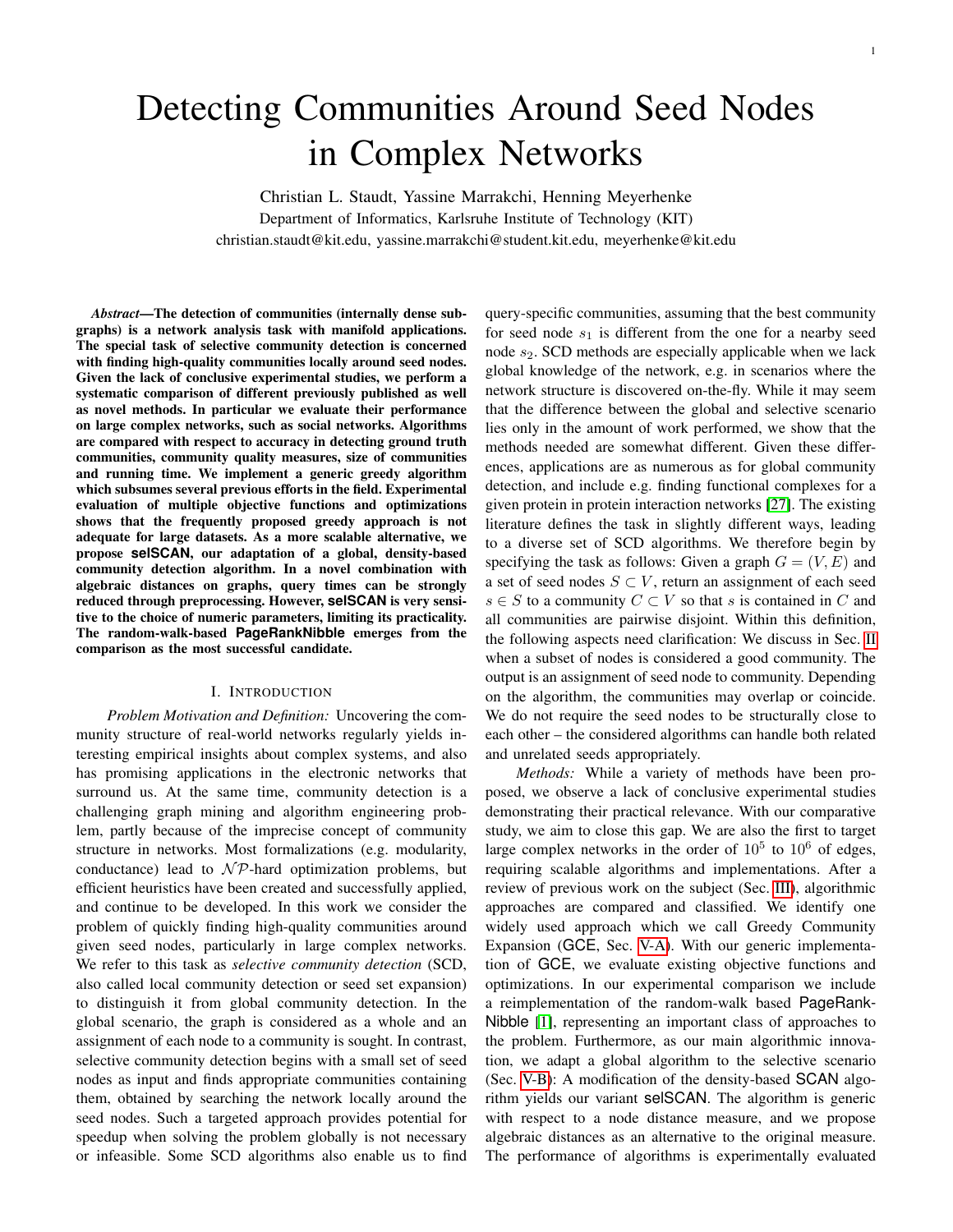with respect to accuracy, quality, community sizes and running time (Sec. [VI\)](#page-4-0). Accuracy is measured as the agreement with ground truth communities on synthetic LFR graphs, while quality is calculated with community quality measures which also serve as objective functions for GCE. We then apply the best performing algorithms to large real-world networks.

*Results:* We deliver an experimental comparison of different classes of SCD algorithms. After reimplementation and extensive analysis, we conclude that a widespread greedy quality optimization method is not likely to perform fast enough on large-scale graphs. A review of previously proposed objective functions narrows the choice for a viable function down to conductance  $(\Phi)$ . We show that the query time can become prohibitively high for networks with millions of edges. Especially for large networks, we propose selSCAN as a faster alternative. In contrast to most other methods, selSCAN also has a notion of outliers. Given an appropriate parameter choice, selSCAN is also qualitatively superior, although efficient parameter selection remains problematic. With selSCAN-AD, we explore a combination of density-based clustering and algebraic distance, which further reduces query time at the cost of precalculating node distances. From the comparison it becomes clear that PageRank-Nibble performs best in terms of running time and result quality.

## II. CONCEPTS AND DEFINITIONS

<span id="page-1-0"></span>*Networks:* Complex networks are a promising model for a wide range of systems and phenomena, including but not limited to social relations, the biochemical machinery of life, or the hyperlinked pages of the web [\[11\]](#page-7-2). In contrast to more regular graphs (e.g. technical meshes), these networks are commonly characterized as scale-free and small-world. Computational challenges arise from these properties: The presence of very high degree nodes and the small-world phenomenon imply that a large part of the graph is reachable within only a few hops from any seed node.

Graphs are the mathematical representation of networks. We denote a simple, undirected graph by  $G = (V, E)$ , where V is a node set of size n and  $E \subseteq {V \choose 2}$  is an edge set of size  $m$ . We consider unweighted graphs, but all methods discussed can be generalized to weighted graphs. The set  $N(u) := \{v \in$  $V: \{u, v\} \in E$  contains the neighbors of u, and the number of neighbors is called the degree  $deg(u)$  of u. In several cases we define the neighborhood of a node  $u$  as including  $u$  itself:  $\Gamma(u) := N(u) \cup \{u\}$ . Given a set of nodes A, its volume is the sum of degrees of nodes in A:  $vol(A) = \sum_{v \in A} deg(v)$ . For node sets  $A$  and  $B$  we denote the set of edges between them as  $E(A, B) := \{ \{u, v\} \in E : u \in A, v \in B \}$  with  $E(A) := E(A, A).$ 

*Communities:* A community is considered a subset of nodes that are more densely linked to each other than to the rest of the graph (intra-community density versus intercommunity sparsity). The somewhat fuzzy intuitive definition leads to various formalizations, and no definitive consensus has emerged (see [\[20\]](#page-7-3), [\[30\]](#page-7-4) for a discussion). A quantification

in the form of community quality measures generally leads to  $\mathcal N\mathcal P$ -hard optimization problems.

Formally, a community detection solution  $\zeta = \{C_1, ..., C_k\}$ is a partition of the node set into disjoint subsets. For SCD we focus only on the communities that contain the seed nodes. We denote the set of internal edges of a community as  $E_{\text{int}}(C)$  :=  $E(C, C)$  and its external edges as  $E_{ext}(C) := E(C, V \setminus C)$ . Each community  $C$  induces three sets of nodes, a core, a boundary, and a shell. The core  $K$  of  $C$  are the nodes in C for which all neighbors are also in C:  $K(C) := \{u \in C :$  $\forall \{u, v\} \in E: v \in C\}$ . Boundary nodes have neighbors both inside and outside of the community:  $B(C) := \{u \in C :$  $\exists \{u, v\} \in E : v \notin C$ . Finally, C is surrounded by a shell of nodes which do not belong to  $C$  but have edges to nodes in  $C: \Omega(C) := \{u \notin C : \exists \{u, v\} \in E : v \in C\}.$ 

## III. RELATED WORK

<span id="page-1-1"></span>Though not nearly as extensively studied as the global scenario, SCD has been the focus of multiple previous publications. Because experimental data demonstrating their relative performance is scarce, we aim to clarify the state of the art and summarize and categorize previous efforts.

*Global Community Detection:* There has been extensive work on heuristics for global community detection, for which we refer the reader to existing surveys [\[20\]](#page-7-3), [\[13\]](#page-7-5). In a previous work of ours [\[23\]](#page-7-6), we developed fast parallel heuristics for global community detection, which could not be adapted to the SCD problem, though.

*Community Expansion:* A common approach to SCD starts from a seed node as a singleton community and expands the community one node at a time, selecting the candidate which gives the maximum gain for a community quality function. We will refer to this method as greedy community expansion. Examples of this approach are frequent in the literature and vary in the objective function and possible preand postprocessing optimizations. Clauset [\[9\]](#page-7-7), Luo *et al.* [\[16\]](#page-7-8), Chen *et al.* [\[8\]](#page-7-9) and Bagrow [\[3\]](#page-7-10) introduce different objective functions as "local modularity" (discussed in Sec. [IV\)](#page-2-1). An efficient implementation of the first three algorithms runs in  $O(|C| \cdot d \cdot |\Omega(C)|)$  where d the average degree of nodes in the community and the last runs in  $O(|C| \cdot log|C|)$ . These publications consider only small to medium sized graphs in their evaluation.

*Algorithms Based on Node Similarity:* Rather than optimizing community quality one node at a time, this class of algorithms determines the similarity of candidate nodes with a given seed and finds a community among the most similar nodes. A common way to define this similarity is to perform a random walk from a seed, which is likely to get trapped in dense, community-like subgraphs. Nodes are then ordered by the resulting probability distribution and a highquality community is found among the highest ranked nodes. Instances of this approach include [\[22\]](#page-7-11), [\[1\]](#page-7-1), [\[27\]](#page-7-0). For our experimental comparison, we implemented the PageRank-Nibble algorithm due to Andersen, Chung and Lang [\[1\]](#page-7-1). Treating the community around a seed node as a graph cut,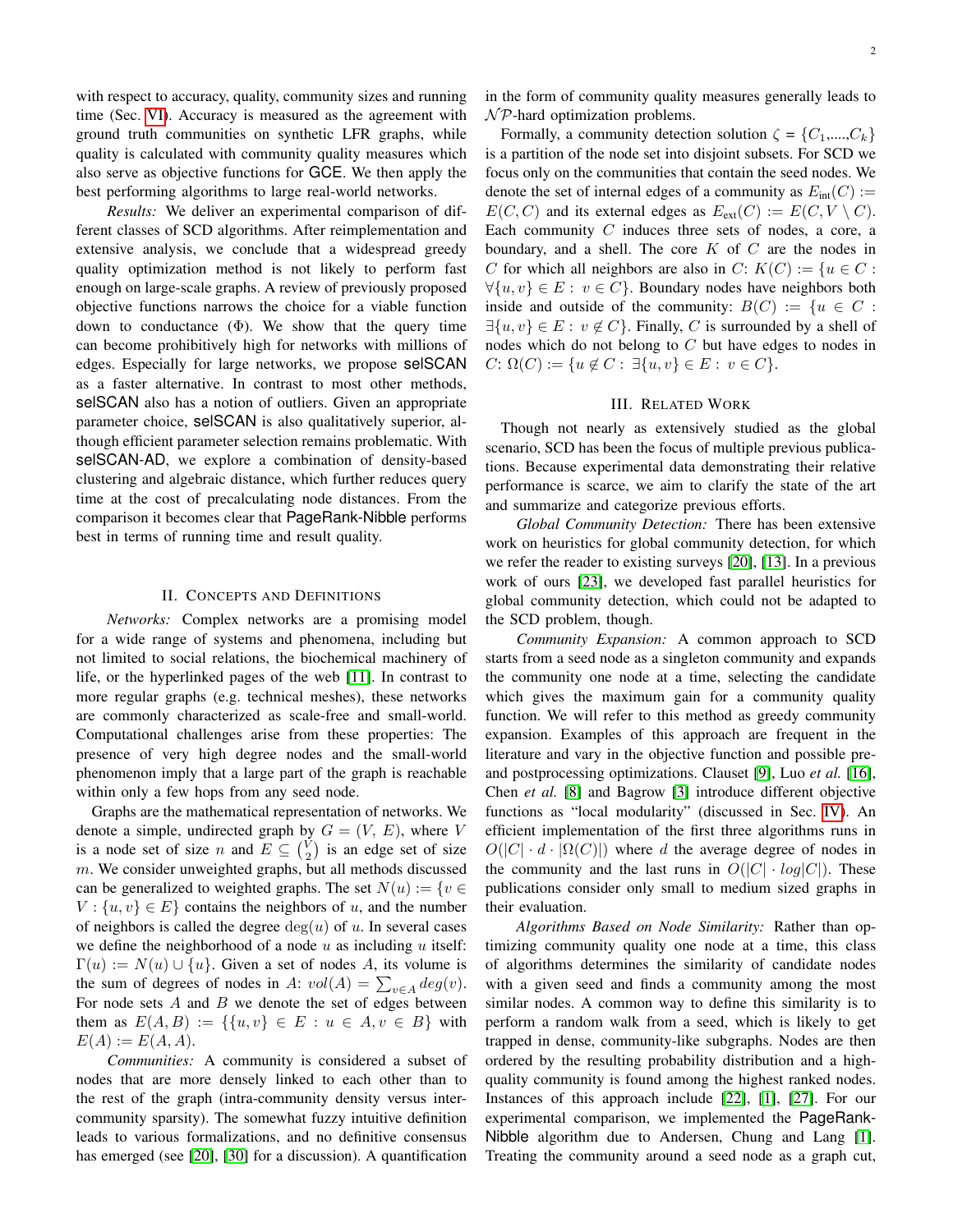running time depends on the size of the small side of the cut rather than the size of the input graph. The algorithm offers theoretical guarantees with respect to the conductance of the cut.

*Other Approaches:* Apart from these main classes of algorithms, other approaches have also been explored. An example is bridge-bounding [\[18\]](#page-7-12), which starts with a singleton community around a seed and attaches nodes from the shell as long as the edges connecting these nodes are not bridges. However, bridges are defined by globally scoring edges by centrality (e.g. by betweenness centrality). One of the few works targeting large networks [\[19\]](#page-7-13) proposes an agglomerative algorithm: Starting from a handful of seed nodes and singleton communities, mergers are performed between communities containing a seed node and communities adjacent to them.

## IV. MEASURING COMMUNITY QUALITY

<span id="page-2-1"></span>In the following we explain and justify our choice of measures for the quality of a seeded community  $C_s$ . The measures we select then serve both as objective functions in GCE and quality criteria for the evaluation. On the right side of each function we denote the value range and whether it is maximized or minimized.

*Discarding Modularity:* Modularity [\[17\]](#page-7-14) has become a popular measure for community quality, and several efficient heuristics for its  $N\mathcal{P}$ -hard [\[5\]](#page-7-15) optimization have been pub-lished [\[10\]](#page-7-16), [\[4\]](#page-7-17). The modularity of a partition  $\zeta = \{C_1, ..., C_k\}$ into disjoint communities is defined as

$$
mod(\zeta) := \sum_{C \in \zeta} \left( \frac{|E(C)|}{m} - \left( \frac{vol(C)}{2m} \right)^2 \right) \qquad [-0.5, 1] \text{ max}
$$

Modularity is coverage (i.e. the fraction of internal edges) minus expected coverage under a null-model which preserves expected node degree. For global community detection, modularity has proven to be effective, despite a few drawbacks [\[14\]](#page-7-18), [\[5\]](#page-7-15). We considered modularity in the context of selective community detection, but decided against it: Modularity depends strongly on the global structure of the graph via the number of edges and the global null-model and expects a full graph partition. In the remainder we examine community quality measures for a single community without global knowledge of the network.

*Conductance:* Consider a single community as a set of nodes cut from the rest of the graph. Sparsity of the cut is a necessary criterion for a good community. One important cut measure is conductance, the size of a cut divided by volume of the smaller section of the graph.

$$
\Phi(C) := \frac{|E(C, V \setminus C)|}{\min\{vol(C), vol(V \setminus C)\}}
$$

$$
= \frac{|E(C, V \setminus C)|}{vol(C)} \qquad [0, 1] \text{ min}
$$

Minimizing the cut alone encourages small communities, while maximizing the volume requires larger ones. Minimizing conductance therefore helps to identify non-trivial subsets of nodes which are sparsely connected to the rest of the graph. It should be noted that determining the minimum conductance cut in a graph is  $N\mathcal{P}$ -hard [\[21\]](#page-7-19). Conductance is regularly used for measuring community quality locally (e.g. [\[27\]](#page-7-0), [\[2\]](#page-7-20)).

*Custom measures for SCD:* Considering that modularity is ill-suited as an objective function for SCD, several alternatives have been proposed under the name of "local modularity". In spite of the name, they are not directly related to each other and should not be considered localized variants of global modularity, since they do not rely on a null model. We will refer to these measures by their abbreviations in the literature instead. Clauset [\[9\]](#page-7-7) defines  $R$  as a ratio of boundary edges to community nodes and all edges connected to boundary nodes:

$$
R(C) := \frac{|E(B(C), C)|}{|E(B(C), V)|} \qquad [0, 1] \text{ max}
$$

Luo *et al.* [\[16\]](#page-7-8) propose M, which is the ratio of intracommunity edges to inter-community edges:

$$
M(C) := \frac{|E_{int}(C)|}{|E_{ext}(C)|} \qquad [0, \infty] \text{ max}
$$

For the average internal degree in the community and the average external degree in its boundary, we obviously want to maximize the former and minimize latter, resulting in the  $L$ measure introduced by Chen *et al.* [\[8\]](#page-7-9).

$$
L(C) := \frac{2 \cdot |E_{int}(C)|}{|C|} \cdot \left( \frac{|E(B(C), \Omega(C))|}{|B(C)|} \right)^{-1} \quad [0, \infty] \text{ max}
$$

*Selection of Measures:* Previous empirical results [\[6\]](#page-7-21), [\[28\]](#page-7-22) show that  $M$  yields consistently better results than optimizing  $R$  and the measure proposed by Bagrow in terms of agreement with ground truth data. Furthermore, we show the equivalence of M and  $\Phi$  as objective functions, a relationship not observed in [\[16\]](#page-7-8).

**Observation 1.** *For a graph without self-loops and*  $|C| \ll |V|$ *, the following holds:*

$$
\min! \Phi(C) \iff \max! \Phi(C)^{-1}
$$
\n
$$
\iff \max! \left( \frac{|E_{ext}(C)|}{2 \cdot |E_{int}(C)| + |E_{ext}(C)|} \right)^{-1}
$$
\n
$$
\iff \max! \left( 1 + 2 \cdot \frac{|E_{int}(C)|}{|E_{ext}(C)|} \right)
$$
\n
$$
\iff \max! M(C)
$$

Therefore, we will evaluate  $\Phi$  and L as community quality measures and use  $M$  and  $L$  as objective functions for GCE to maximize.

#### V. ALGORITHMS

### <span id="page-2-0"></span>*A. GCE: Greedy Community Expansion*

In the existing literature on SCD, many of the proposed algorithms are variations of one basic approach which we call greedy community expansion: A community  $C_s$  around seed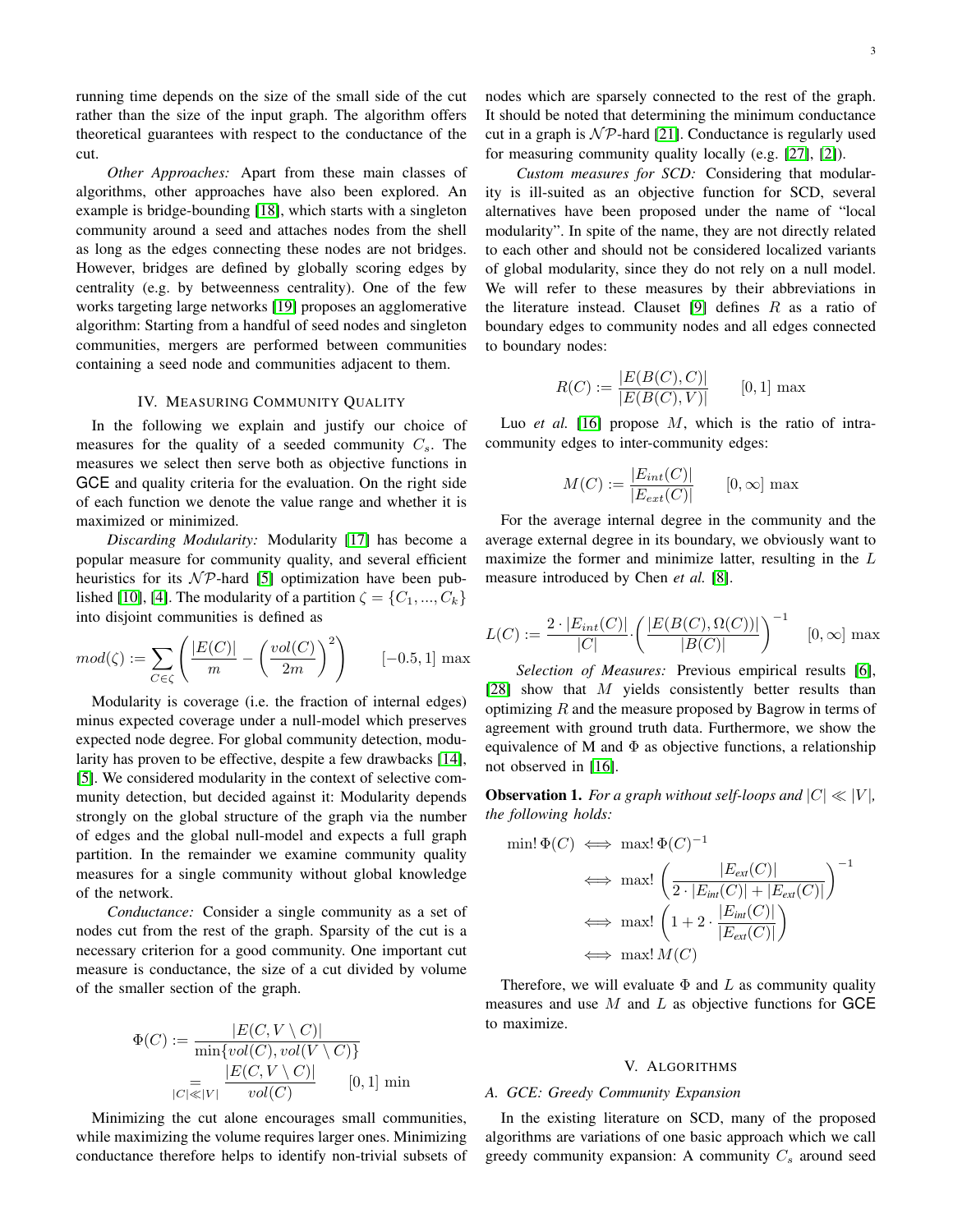s is expanded by including the shell node which yields the highest gain  $\Delta Q$  with respect to some community quality measure Q. After each inclusion, gains are recomputed for all candidates. Previously proposed greedy algorithms (e.g. [\[9\]](#page-7-7),  $[16]$ ,  $[8]$ ,  $[28]$ ,  $[3]$ ) vary in the objective function as well as different pre- and post-processing steps and optimizations. Many of these variants are similar enough to be implemented as one generic algorithm with exchangeable components. This yields GCE, which we use to evaluate the greedy method with respect to large complex networks. GCE has an exchangeable objective function as well as an optional optimization which we call acceptability. It is claimed to improve quality by prioritizing certain candidate nodes [\[28\]](#page-7-22). As explained in Sec. [IV,](#page-2-1) we implement both L and M (equivalent to  $\Phi$ ) as objective functions. We indicate the configuration with the following naming scheme: For example, GCE-L optimizes L. In the following paragraphs, we give more details on objective functions and optimizations.

*Objective Functions:* We can efficiently calculate the quality gain for candidate nodes  $v \in \Omega(C)$  in  $O(\deg(v))$  by keeping track of interim values like the number of internal and external edges and the number of boundary nodes. Let  $Q^{'}(C)$ be the current community quality and let  $\deg_{\text{int}}(v, C) := |\{u \in$  $C \cup \{v\}$  :  $\{u, v\} \in E\}$  and  $\deg_{ext}(v, C)$  :=  $\deg(v)$  –  $deg_{int}(v, C)$ . Then the gain for M and L when moving the shell node  $v$  to the community  $C$  is

$$
\Delta M(v, C) = \frac{|E_{\text{int}}(C)| + \deg_{\text{int}}(v, C)}{|E_{\text{ext}}(C)| - \deg_{\text{int}}(v, C) + \deg_{\text{ext}}(v, C)} - M'(C)
$$

$$
\Delta L(v, C) = \left(\frac{2 \cdot (|E_{\text{int}}(C)| + \deg_{\text{int}}(v, C))}{|C| + 1}\right).
$$

$$
\left(\frac{|E_{\text{ext}}(C)| - \deg_{\text{int}}(v, C) + \deg_{\text{ext}}(v, C)}{|B(C)| + \Delta|B(C)|}\right)^{-1} - L'(C)
$$

Each expansion step is followed by recalculation of the gains in  $O(|\Omega(C)| \cdot d)$  where d is the average degree of shell nodes.

## <span id="page-3-0"></span>*B. selSCAN: a Density-based Approach*

As an alternative to community expansion we propose our adaptation of SCAN (Structural Clustering Algorithm for Networks) [\[29\]](#page-7-23), a global community detection algorithm inspired by the data-clustering algorithm DBSCAN [\[12\]](#page-7-24). SCAN tries to transfer the characteristics of DBSCAN to community detection in networks. We briefly revisit the concepts on which SCAN is based. It operates with a similarity measure for pairs of connected nodes—we define it equivalently in terms of node distances in order to combine it with algebraic distances. The  $\epsilon$ -neighborhood  $N_{\epsilon}(v) = \{u \in N(v) : d(u, v) < \epsilon\}$  is the set of close neighbors which have at most  $\epsilon$  distance from v. A node is a core if it has more than  $\kappa$  close neighbors, formally  $\text{core}_{\kappa,\epsilon}(v) \iff |N_{\epsilon}(v)| \geq \kappa$ . Two nodes from the graph are called density-connected if they are joined by a path where at least all inner nodes are cores: A SCAN community is then a maximal set of density-connected cores and their close neighbors. All remaining nodes are either hubs or outliers, i.e. central nodes lying between two or more communities or peripheral nodes not belonging to any community. SCAN runs in  $O(m)$  time. We continue by describing selSCAN, our adaptation of SCAN to the SCD scenario. selSCAN receives as input a set of related or unrelated seed nodes and returns an assignment of seed to community, but in contrast to GCE each pair of communities is either disjoint or identical. Algorithm [1](#page-3-1) denotes selSCAN in pseudocode. The algorithm considers each seed in turn, but can recognize that a seed belongs to a previously discovered community, saving time for sets of related seeds (line 1). Our adaptation differs from the original SCAN in the following aspects: We begin with seed nodes rather than random nodes. If a seed s is not a core, selSCAN tries to find a core in its neighborhood (line 8). If one is found, a community is constructed around it as denoted in Algorithm [2,](#page-4-1) which is best understood as a breadth-first search among close neighbors where only cores are added to the search queue. If no core is found, s is classified as an outlier (line 14). A distinction between hubs and outliers cannot be made, because this would require a global partition.

A downside which SCAN and selSCAN inherit from DBSCAN is that the method is not parameter-free: The result depends on the parameters  $\mu$  and  $\epsilon$ , which need to be estimated per network. We are aware of an algorithm [\[25\]](#page-7-25) which has a similar community concept as SCAN and automatically determines an  $\epsilon$  which is favorable for a community quality measure, but is based on a global spanning tree of the graph and deviates too strongly from the SCD scenario.

<span id="page-3-1"></span>

| <b>Algorithm 1: selSCAN: Selective Structural Clustering</b>                    |  |  |  |  |  |  |
|---------------------------------------------------------------------------------|--|--|--|--|--|--|
| Algorithm for Networks                                                          |  |  |  |  |  |  |
| <b>Input:</b> Graph $G = (V, E)$ , node distances d, seed set S,                |  |  |  |  |  |  |
| parameters $\kappa$ , $\epsilon$                                                |  |  |  |  |  |  |
| <b>Output:</b> $\eta$ : assignment of seed $s \in S$ to community $C_i$         |  |  |  |  |  |  |
| or outlier status $\emptyset$ , default value undefined $\perp$                 |  |  |  |  |  |  |
| 1 for $s \in S : \eta(v) = \perp$ do                                            |  |  |  |  |  |  |
| create queue $Q$                                                                |  |  |  |  |  |  |
| if core <sub><math>\kappa, \epsilon(s)</math></sub> then                        |  |  |  |  |  |  |
| $\eta(s) \leftarrow$ new community C<br>$\overline{\mathbf{4}}$                 |  |  |  |  |  |  |
| enqueue $(Q, s)$<br>5                                                           |  |  |  |  |  |  |
| coreSearch(Q, C)<br>6                                                           |  |  |  |  |  |  |
| else<br>7                                                                       |  |  |  |  |  |  |
| if $\exists c \in N_{\epsilon}(s) : \text{core}_{\kappa,\epsilon}(c)$ then<br>8 |  |  |  |  |  |  |
| $c \leftarrow$ core with minimum distance $d(s, c)$<br>$\overline{9}$           |  |  |  |  |  |  |
| $\eta(s) \leftarrow$ new community C<br>10                                      |  |  |  |  |  |  |
| enqueue $(Q, c)$<br>11                                                          |  |  |  |  |  |  |
| coreSearch(Q, C)<br>12                                                          |  |  |  |  |  |  |
| else<br>13                                                                      |  |  |  |  |  |  |
| $\eta(s) \leftarrow \emptyset$<br>14<br>end<br>15                               |  |  |  |  |  |  |
| end<br>16                                                                       |  |  |  |  |  |  |
| 17 end                                                                          |  |  |  |  |  |  |
|                                                                                 |  |  |  |  |  |  |
| 18 $\:$ return $\zeta$                                                          |  |  |  |  |  |  |

*Node Distance Measures:* selSCAN is generic with respect to a node distance measure. The original SCAN is implemented with a node distance measure which expresses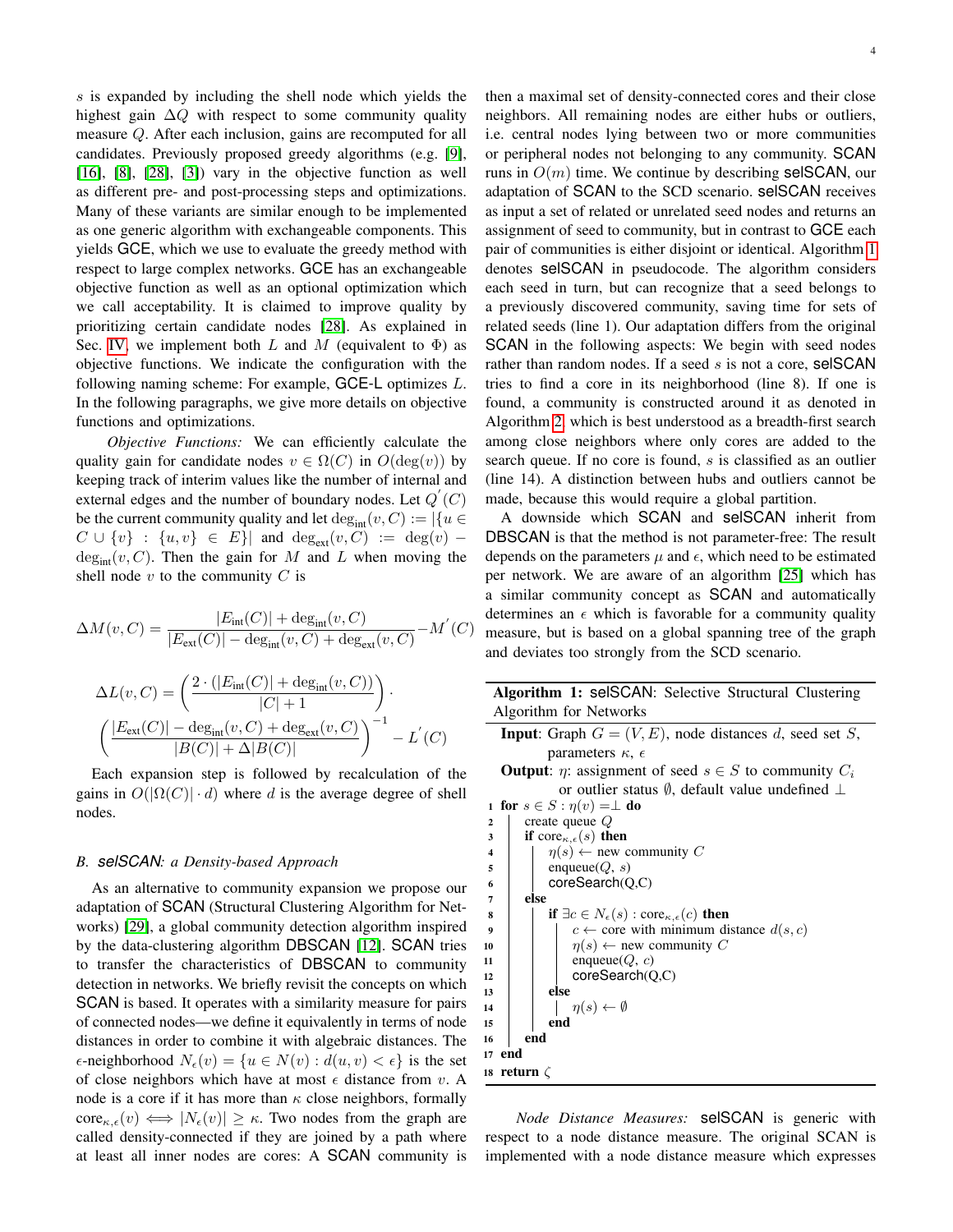#### Algorithm 2: coreSearch(Q,C)

<span id="page-4-1"></span><sup>1</sup> while Q *not empty* do 2  $x \leftarrow$  dequeue node from Q 3 for  $y \in N_{\epsilon}(x)$  do 4 | if  $\eta(y) = \perp$  then  $5 \mid \cdot \cdot \cdot \cdot \eta(y) \leftarrow C$ 6 if core $\kappa, \epsilon(y)$  then  $7 \mid \mid \cdot \mid$  enqueue $(Q, y)$ 8 | | | end  $9 \mid \cdot$  end 10 end <sup>11</sup> end

the amount of overlap between node neighborhoods:

$$
ND(u, v) = 1 - \frac{|\Gamma(u) \cap \Gamma(v)|}{\sqrt{|\Gamma(u)| \cdot |\Gamma(v)|}}
$$

In addition to  $ND$ , we propose algebraic distance  $(AD)$  as concept for expressing the structural closeness of nodes. Algebraic distance on graphs was introduced as a way of measuring the connection strength between a pair of nodes, which are not necessarily neighbors [\[7\]](#page-7-26). The distances are calculated via an iterative algebraic method, conceptually related to random walks and diffusive processes. Each node is associated with a vector of  $r$  initially random values, where  $r$  is a small constant. Iterative smoothing is performed so that the vectors of nearby nodes assimilate. Algebraic node distance  $AD(u, v)$  is then defined in terms of a norm on these vectors.  $ND(u, v)$  can be calculated on the fly when discovering a community, but only takes the direct neighborhoods into account.  $AD(u, v)$ requires a preprocessing phase, but can incorporate more structural information. Note that AD preprocessing can be implemented with a distributed algorithm because it involves only computations between neighboring nodes.

#### VI. EVALUATION

<span id="page-4-0"></span>We experimentally test the performance of GCE-M, GCE-L, selSCAN and PageRankNibble in terms of accuracy, quality and running time to evaluate whether they are appropriate for large complex networks. In extensive experiments, a subset of which is presented here, we used both synthetic LFR graphs and real-world social networks. Implementations are written in C++, extending our framework NetworKit [\[24\]](#page-7-27), a collection of high-performance network analysis algorithms, available as free software (see [http://networkit.iti.kit.edu\)](http://networkit.iti.kit.edu). Experiments are performed on a compute server with  $2 \times 8$  Cores: Intel(R) Xeon(R) E5-2680 0 at 2.70GHz, 32 threads and 256 GB RAM. The compiler is GCC 4.7.1 with -O3 optimization.

## *A. LFR Benchmark*

A ground truth partition of a network is a partition which generates internal density and external sparsity of edges. Realworld complex networks are usually the result of multifactorial processes generating nodes and edges, so a single ground truth partition does not necessarily exist. For synthetic graphs however, we can define a generative model in which the

edge probability directly depends on a given partition. Such a model is the LFR graph generator, which we will use for evaluating the accuracy of our algorithms. Lancichinetti et. al [\[15\]](#page-7-28) introduce a generative model intended as a benchmark for community detection, in which both node degrees and community sizes follow a power-law distribution. For our purposes, LFR offers a sufficiently realistic model for the complex networks we encounter in real data. For the evaluation, we vary the LFR mixing parameter  $\mu$ , which stands for the fraction of inter-community edges. For higher mixing parameters, communities are less dense and their boundaries are less clearly defined, increasing the difficulty of the task. Distinctive communities can be identified up to  $\mu = 0.5$ . We quantify the accuracy of an algorithm in recognizing the ground truth in the following way: Let  $C_s$  be the detected community for seed  $s$  and  $T_s$  its ground truth community. We use the Jaccard index  $J(C,T) := \frac{|C \cap T|}{|C \cup T|}$  to quantify their agreement. Jaccard values closer to 1 are better, and containment of  $T$  within  $C$  is not enough, because the Jaccard index penalizes the size of the set  $C \setminus T$ .

## <span id="page-4-2"></span>*B. Parameter Studies*

Both PageRankNibble and selSCAN depend on numeric parameters, the choice of which is crucial for community detection success. For PageRankNibble, we need to set  $\alpha$  and  $\beta$ :  $\alpha$  is the loop probability of the random walk, and smaller values tend to produce larger communities.  $\beta$  is the tolerance threshold for approximation of PageRank vectors, and smaller  $\beta$  leads to more accurate approximation and higher running time. For selSCAN, the parameters to estimate are  $\epsilon$ , the threshold distance for two neighboring nodes to be considered close, and  $\kappa$ , the number of close neighbors required to be a core node. When using algebraic distances, we need to additionally estimate the number of iterations required for meaningful node distances, because values are increasingly smoothened with each iteration. The distance threshold  $\epsilon$  needs to be selected depending on the resulting absolute distance values. In general, parameter dependence is a disadvantage of those methods, since community detection is usually an exploratory data analysis task and reliable ground truth against which to tune the parameters is not available. However, the LFR generator provides reliable ground truth, and we perform the following parameter study: For an LFR graph, we measure which combination of two parameters yields the best agreement with ground truth. By setting parameters this way, the algorithms are configured to recognize community structure that it similar to that found in the LFR benchmark graphs: Community sizes between 50 and 250 nodes are typical for actual social networks. From the results of the parameter study it became clear that we can fix  $\kappa$  at 2 and select an appropriate  $\epsilon$ . Using the *ND* distance function, ground truth communities were best recognized for  $\epsilon = 0.75$ . For algebraic distances, we observed that 10 iterations and a distance threshold of  $\epsilon = 0.01$ performed best. For PageRankNibble an approximation tolerance of  $10^{-4}$  is sufficient and a loop probability  $\alpha = 0.1$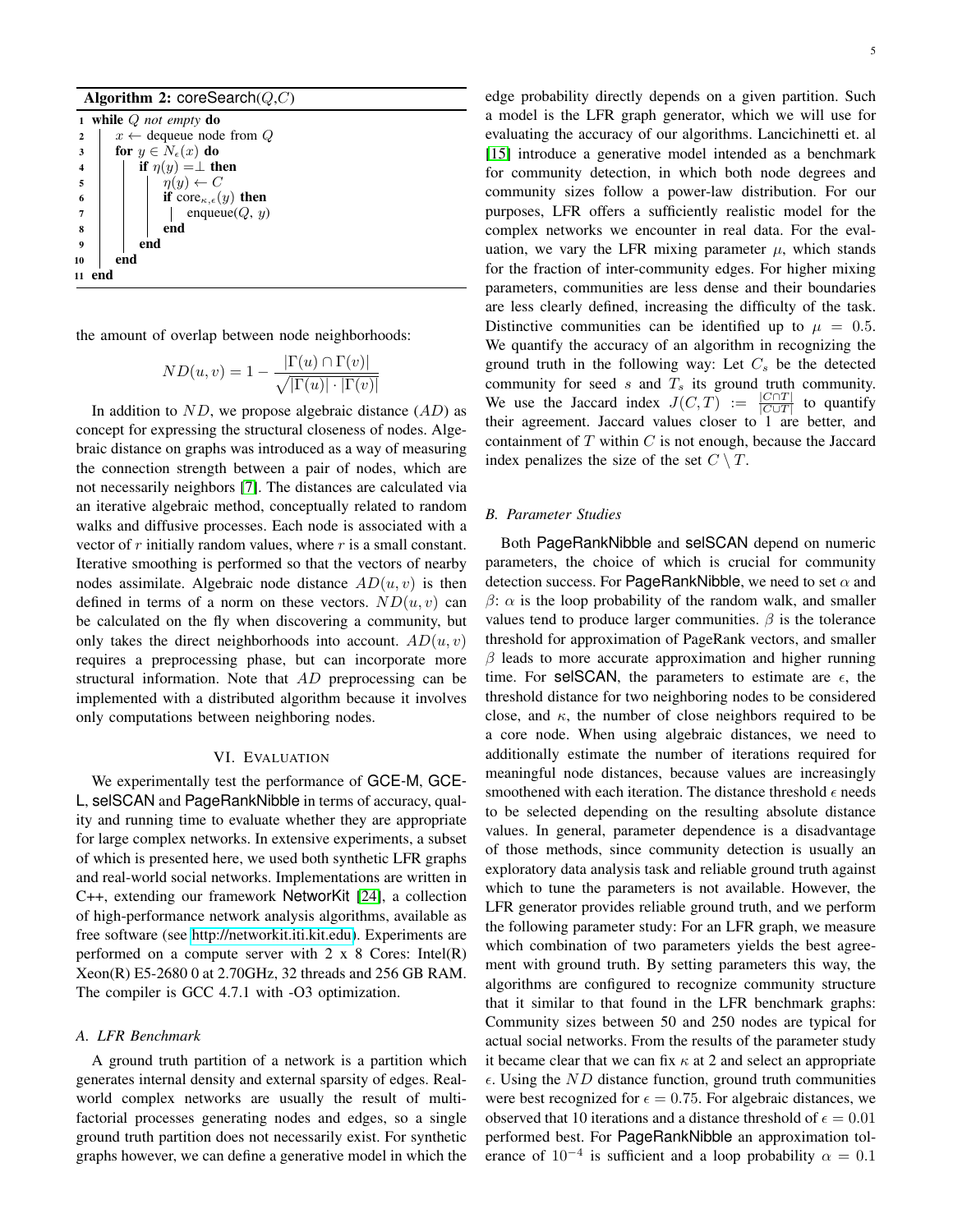performs well. We apply the same parameters to the real world networks in Section [VI-E.](#page-6-0)

## *C. LFR Benchmark Results*

Fig. [1](#page-5-0) contains plots of LFR benchmark results. We let each algorithm find communities for 100 seed nodes in a  $10<sup>5</sup>$  node LFR graph and record average accuracy, average community quality in terms of conductance, average community size and query time for the batch of seed nodes. Running times do not include the preprocessing phase of selSCAN-AD, which we discuss in more detail in Sec. [VI-E.](#page-6-0) Additional experiments show that the results do not qualitatively change when we scale up the number of nodes in the graphs. The crucial factor is the size of the ground truth communities (here between 50 and 250 nodes) and the ratio of intra- to inter-community density controlled by the parameter  $\mu$ . We increase the difficulty for algorithms by increasing  $\mu$  up to 0.5. Algorithms tend to perform worse for increasing  $\mu$ , the LFR parameter influencing the amount of inter-community edges. We consider those algorithms superior which can distinguish communities even with significant noise. GCE-L terminates without discovering the ground truth community, reflected in small community sizes. GCE variants optimizing  $L$  run slightly faster than those using  $M$ . In terms of accuracy,  $M$ clearly outperforms  $L$ .  $L$  leads to a low agreement with LFR ground truth. Inspecting precision and recall shows that on average about 80% of nodes are correctly assigned by GCE-L, but  $C_s$  is only insufficiently expanded to half the size of  $T_s$ . It seems to be a general limitation of  $L$  that big communities are not discovered because expansion halts after few iterations. This can be explained by the fact that the denominator  $L_{\text{ext}}$ grows faster than the numerator  $L_{int}$  during expansion. The same occurs for the non-greedy CE-L algorithm. In view of these results, we cannot consider the  $L$  measure an appropriate objective function for our purposes. GCE-L running times increase with  $\mu$  because they are coupled to the growth of the shell. The same is not true for the density-based selSCAN-ND algorithm, whose running time even decreases as the size of discovered communities decreases. Qualitatively, selSCAN-ND performs well and behaves robustly with increasing noise between the communities, even outperforming PageRank-Nibble. selSCAN-AD starts as one of the fastest algorithms on the LFR graphs. It avoids the (re)computation of quality gains and can also return a result in constant time if the seed belongs to a previously discovered SCAN community. Query time is slightly faster than for selSCAN-ND, because node distances are calculated as pre-processing (see Sec. [VI-E](#page-6-0) for discussion). It is important to note, however, that the high accuracy of selSCAN depends on the right choice for the parameter  $\epsilon$  (see Sec. [VI-B\)](#page-4-2). Clearly, accuracy of selSCAN-AD peaks for the  $\mu$  value on which the parameters have been trained, and then plummets. At the same time the size of the detected community escalates to encompass most of the network. These results indicate that selSCAN performs well only for correctly selected parameters, with a narrow margin of error. PageRank-Nibble needs parameter tuning as well,



<span id="page-5-0"></span>Fig. 1. LFR benchmark results: accuracy, quality, community size and running time (query time without preprocessing)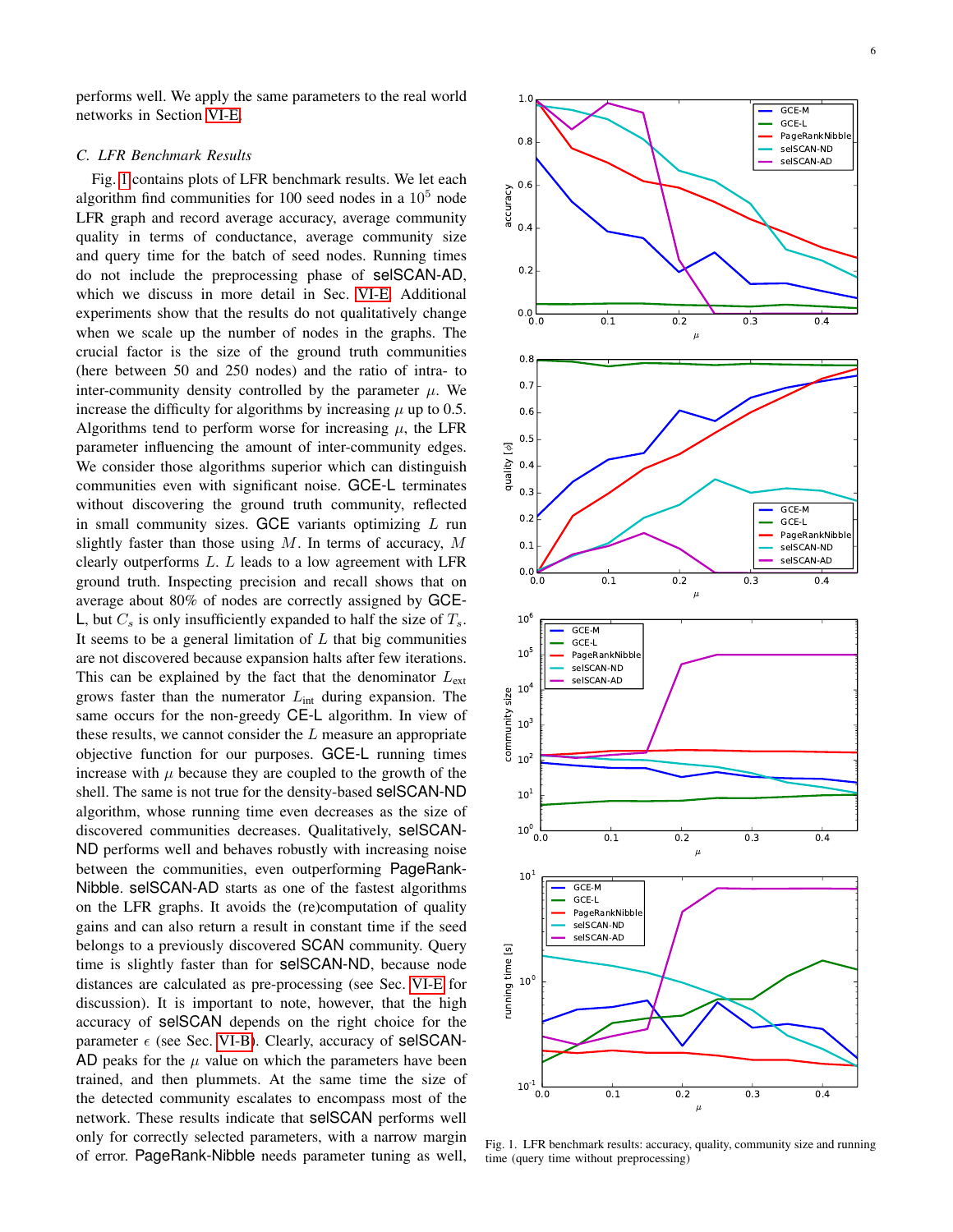but is more robust and convinces with very low query times and a relatively high accuracy throughout the experiments.

| no                       | name                  | $\boldsymbol{n}$ | m      | $\epsilon$ | $\gamma$ |  |
|--------------------------|-----------------------|------------------|--------|------------|----------|--|
| $\Omega$                 | Caltech <sub>36</sub> | 769              | 16656  | 0.429      | 4.94     |  |
|                          | Smith <sub>60</sub>   | 2970             | 97133  | 0.291      | 10.44    |  |
| 2                        | Johns Hopkins55       | 5180             | 186586 | 0.276      | 4.37     |  |
| 3                        | UChicago30            | 6591             | 208103 | 0.261      | 3.78     |  |
| 4                        | Carnegie49            | 6637             | 249967 | 0.283      | 5.33     |  |
| $\overline{\phantom{0}}$ | MIT <sub>8</sub>      | 6440             | 251252 | 0.279      | 3.84     |  |
| 6                        | Princeton12           | 6596             | 293320 | 0.240      | 4.87     |  |
| 7                        | Yale4                 | 8578             | 405450 | 0.240      | 4.49     |  |
| 8                        | Harvard1              | 15126            | 824617 | 0.225      | 3.13     |  |
| 9                        | Oklahoma97            | 17425            | 892528 | 0.233      | 7.40     |  |
| TABL.                    |                       |                  |        |            |          |  |

#### *D. Real-world Social Networks.*

OVERVIEW OF REAL-WORLD SOCIAL NETWORKS USED

<span id="page-6-1"></span>We compare the algorithms on a collection of real social networks collected in the early days of Facebook [\[26\]](#page-7-29) (available from [https://archive.org/details/](https://archive.org/details/oxford-2005-facebook-matrix) [oxford-2005-facebook-matrix\)](https://archive.org/details/oxford-2005-facebook-matrix). Table [I](#page-6-1) contains graph sizes, an estimate of the average local clustering coefficient  $c$ , and the exponent  $\gamma$  of the degree distribution power law.

## <span id="page-6-0"></span>*E. Results for Real-World Networks*

For experiments on real-world networks, we select GCE-M, GCE-L, selSCAN-ND , selSCAN-AD and PageRank-Nibble as candidates. The results shown in Fig. [2](#page-6-2) are averages of community quality  $(\Phi)$ , community size and total running time for a seed set of 10 nodes. Running times do not include AD preprocessing time. Because of the lack of reliable ground truth data, we cannot test accuracy. Quality as measured by conductance must be considered in combination with community sizes. We observed that good values of  $\Phi$  can also be achieved for communities which encompass large parts of the graph, which are not likely to be desired solutions.

Strikingly, query times for GCE-M and GCE-L escalate completely on these real networks, being orders of magnitudes larger than the query times of selSCAN-AD and PageRank-Nibble, which are close to zero on this scale. We conjecture that this is due to high-degree nodes leading to an extreme growth of the size of the shell to be scanned. The resulting query times can only be called impractical. Query time for selSCAN-ND is also very high, for similar reasons as the overlap of large neighbourhoods has to be calculated. selSCAN-AD has potentially the fastest query times due to the precalculation of node distances, so that actual queries amount to little more than breadth-first search. While the preprocessing time is not insignificant, it can amortize if repeated queries on the same network need to be performed. We observe that AD preprocessing time is linear in the number of edges, with  $t_{AD}(G) \approx 0.0022 \cdot |E|$  seconds on our machine. In practice, however, both selSCAN-ND and selSCAN-AD fail with the parameters trained on LFR graphs: selSCAN-ND produces giant communities while selSCAN-AD recognizes only outliers. This shows how sensitive the density-based approach is to the choice of numeric parameters, especially



<span id="page-6-2"></span>Fig. 2. Average community quality, size and running time for real complex networks (Table [I\)](#page-6-1)

the distance threshold  $\epsilon$ . Values that achieved high accuracy on the LFR set fail completely for this set of real world social networks, although we can assume at least some similarity with respect to community structure and graph properties. In contrast, PageRank-Nibble performs rather well and in an expected way using the parameters estimated from LFR experiments.

## VII. CONCLUSION

While various methods for selective community detection have been proposed, there is a gap in the literature with respect to an experimental comparison on real-world data. We contribute to the consolidation of the topic by reviewing several algorithms and objective functions proposed for the selective community detection problem. We highlight the need for scalable solutions, showing that a popular greedy approach is not fast enough to target large complex networks in the order of millions to billions of edges, which are not uncommon today. Greedy node-by-node optimization of community